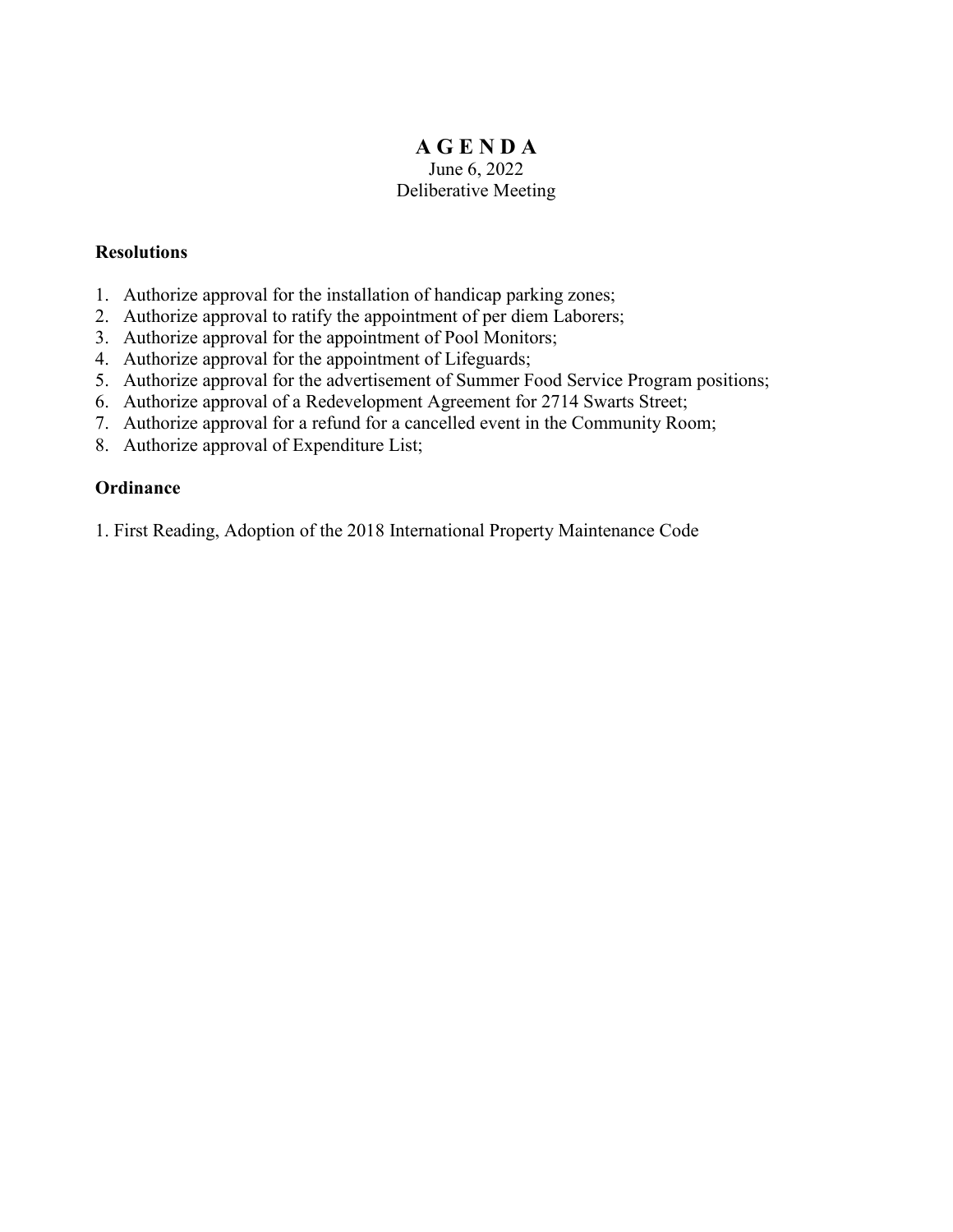#### **NO. 103 - 2022**

**WHEREAS,** the following individuals have requested a handicapped parking zone:

- 1. Denoy Leslie, 2004 Madison Street, Chester, PA 19013;
- 2. Kirby Mitchell, 733 Jeffrey Street, Chester, PA 19013;
- 3. Julio Negron-Roche, 824 E. 8<sup>th</sup> Street, Chester, PA 19013;
- 4. Raul Rivera, 2911 W. 6th Street, Chester, PA 19013; and
- 4. Jeanette C. Smith-Pernsley, 1301 Kerlin Street, Chester, PA 19013

**WHEREAS,** after a thorough investigation by the Department of Public Works, it has been determined the aforementioned individuals have met all of the required criteria and have a need for said handicapped parking zone.

# **NOW, THEREFORE, THE COUNCIL OF THE CITY OF CHESTER DOES RESOLVE:**

That it does hereby authorize the proper City officials to install a handicapped parking zone in the 2000 Block of Madison Street; in the 700 Block of Jeffrey Street; in the 800 Block East  $8<sup>th</sup>$  Street; in the 2900 Block of West  $6<sup>th</sup>$  Street; and in the 1300 Block of Kerlin Street in the City of Chester.

**WE HEREBY CERTIFY** that this Resolution passed Council this Eighth day of June, A.D. 2022.

MAYOR

Attest: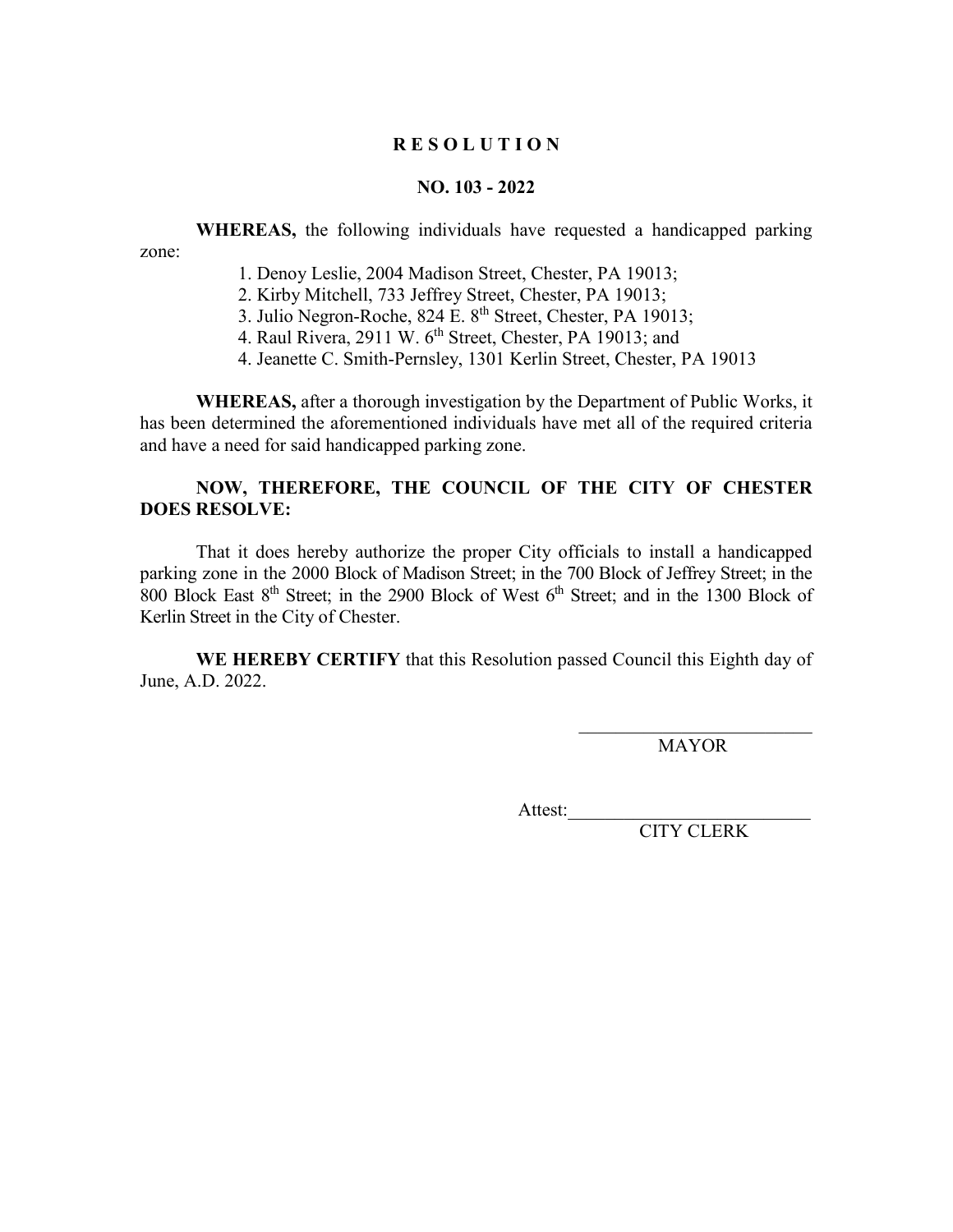#### **NO. 104 - 2022**

## **THE COUNCIL OF THE CITY OF CHESTER DOES RESOLVE:**

That it does hereby ratify the appointment of the following individuals to position of per Diem Laborer, Department of Public Works, beginning on the stated dates and ending August 31, 2022, at the rate of \$13.22 per hour, with no benefits, not to exceed 29 hours per week.

| Name         | <b>Start Date</b> |  |
|--------------|-------------------|--|
| Ronald Allen | May 25, 2022      |  |
| Jovon Evans  | May 25, 2022      |  |
| Kyree Snell  | May 31, 2022      |  |

**WE HEREBY CERTIFY** that this Resolution passed Council this Eighth day of June, A.D. 2022.

> \_\_\_\_\_\_\_\_\_\_\_\_\_\_\_\_\_\_\_\_\_\_\_\_ MAYOR

Attest: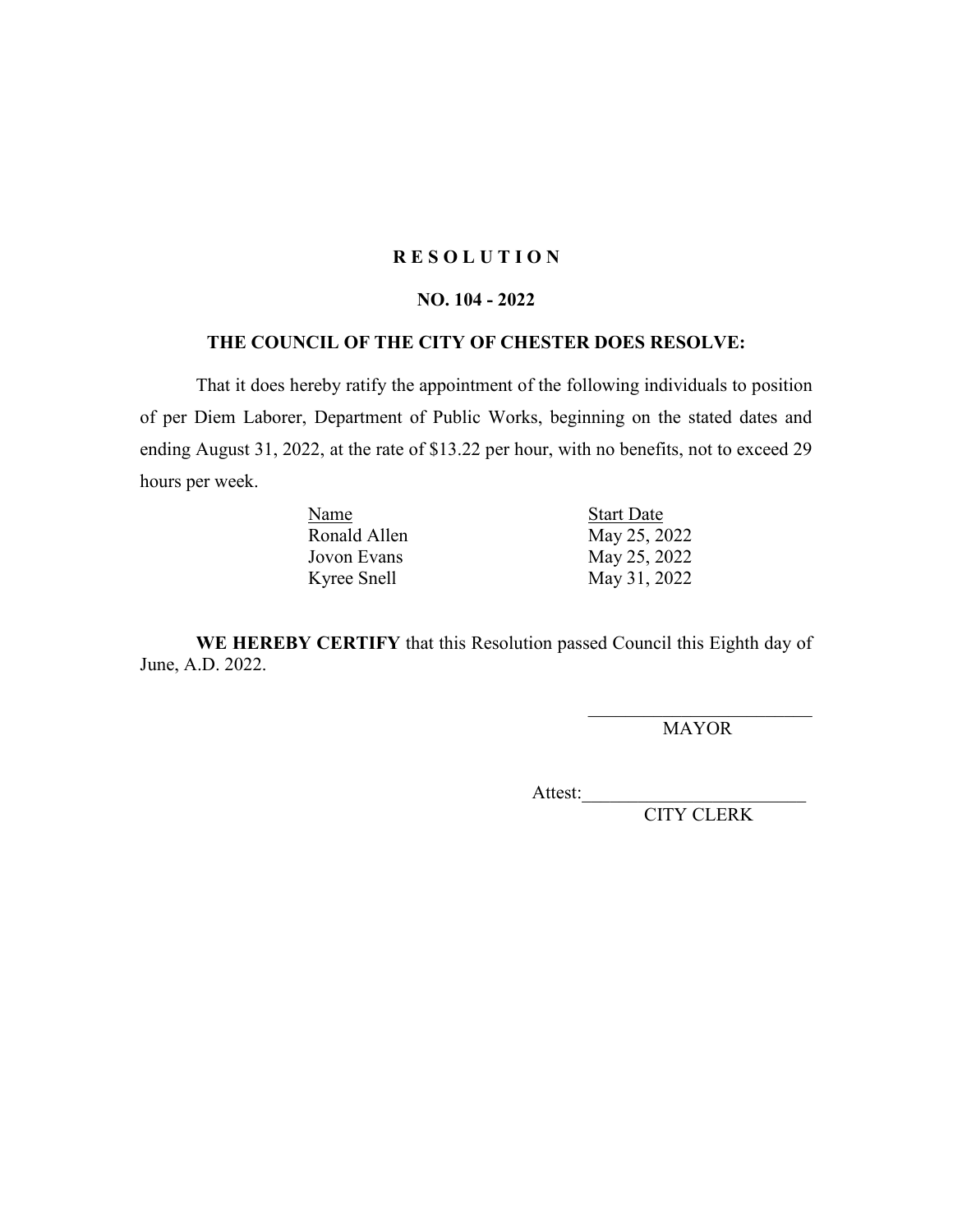## **NO. 105 - 2022**

# **THE COUNCIL OF THE CITY OF CHESTER DOES RESOLVE:**

That it does hereby appoint the following individuals to the position of Pool Monitor, Department of Public Property and Recreation, with no benefits, at the rate of \$9.00 per hour, effective June 18, 2022, and ending September 6, 2022, not to exceed 40 hours per week.

Marquita Ross

Kaylyn Ross-Winston

Markeyia Ross-Robinson

Brandi Butler

**WE HEREBY CERTIFY** that this Resolution passed Council this Eighth day of June, A.D. 2022.

> \_\_\_\_\_\_\_\_\_\_\_\_\_\_\_\_\_\_\_\_\_\_\_\_ MAYOR

Attest:\_\_\_\_\_\_\_\_\_\_\_\_\_\_\_\_\_\_\_\_\_\_\_\_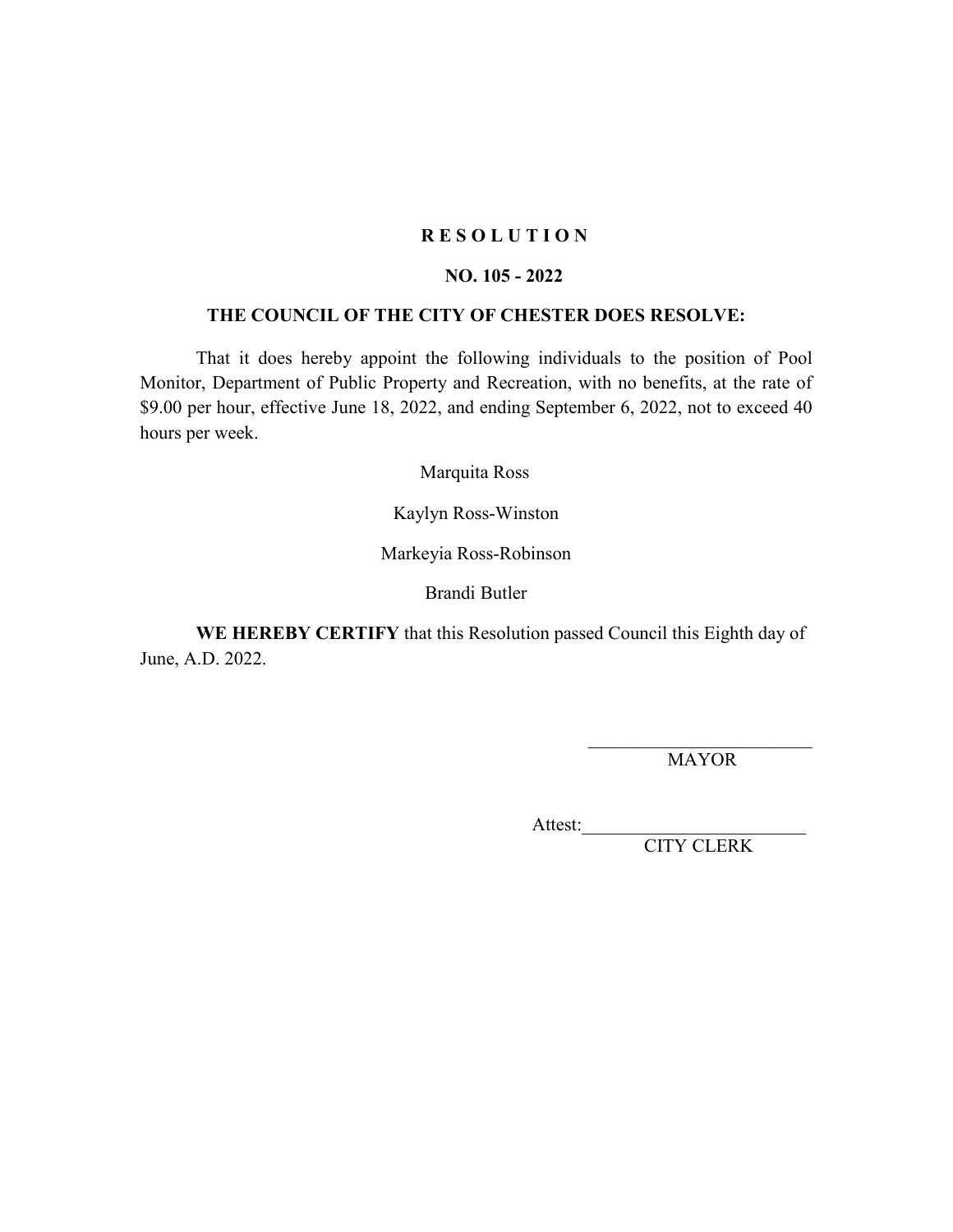## **NO. 106 - 2022**

#### **THE COUNCIL OF THE CITY OF CHESTER DOES RESOLVE:**

That it does hereby appoint the individuals on the attached list, at the stated positions, to work at the Memorial Park Municipal Pool, beginning on the stated dates and ending September 6, 2022, not to exceed 40 hours per week, at the stated rates, with no benefits, for the 2022 summer pool season.

**FURTHER**, said individuals are independent contractors and are not employees of the City of Chester and shall not be entitled to any of the benefits normally provided to a City Employee. As independent contractors, the City will not deduct federal income tax or earned income tax from any payments made to a contractor.

**WE HEREBY CERTIFY** that this Resolution passed Council this Eighth day of June, A.D. 2022.

> $\overline{\phantom{a}}$  , which is a set of the set of the set of the set of the set of the set of the set of the set of the set of the set of the set of the set of the set of the set of the set of the set of the set of the set of th MAYOR

Attest:  $\frac{1}{\sqrt{1-\frac{1}{2}}\cdot\frac{1}{\sqrt{1-\frac{1}{2}}}}$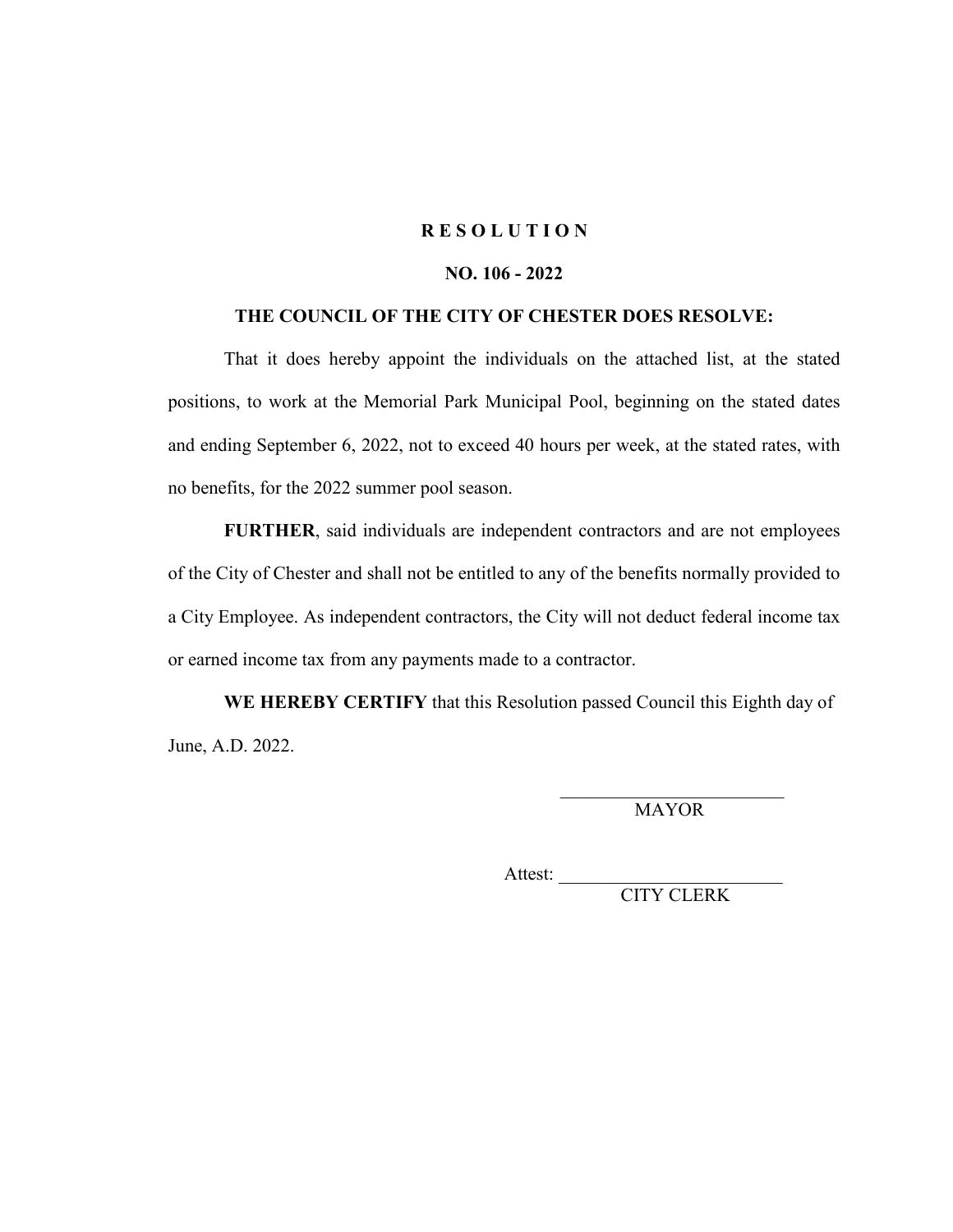| <b>Name</b>            | <b>Position</b> | Rate    | <b>Effective</b> |
|------------------------|-----------------|---------|------------------|
| <b>Braheim McClary</b> | Head Lifeguard  | \$20.00 | June 18, 2022    |
| Jasir Cook             | Lifeguard       | \$15.00 | June 18, 2022    |
| Dejoun Lee             | Lifeguard       | \$15.00 | June 18, 2022    |
| Demetrius Hunter       | Lifeguard       | \$15.00 | June 18, 2022    |
| Marc Johnson           | Lifeguard       | \$15.00 | June 18, 2022    |
| Maurice Brooks         | Lifeguard       | \$15.00 | June 18, 2022    |
| Tahir Young            | Lifeguard       | \$15.00 | June 18, 2022    |
| Zion Knox              | Lifeguard       | \$15.00 | June 18, 2022    |
| Charles Jarmon         | Lifeguard       | \$15.00 | June 18, 2022    |
| Tisha Dodson           | Lifeguard       | \$15.00 | June 18, 2022    |
| Donovan Dill           | Lifeguard       | \$15.00 | June 18, 2022    |
| DiQuan Dill            | Lifeguard       | \$15.00 | June 18, 2022    |
| Jada Chandler          | Lifeguard       | \$15.00 | June 18, 2022    |
| Colin Ferrell          | Lifeguard       | \$15.00 | June 18, 2022    |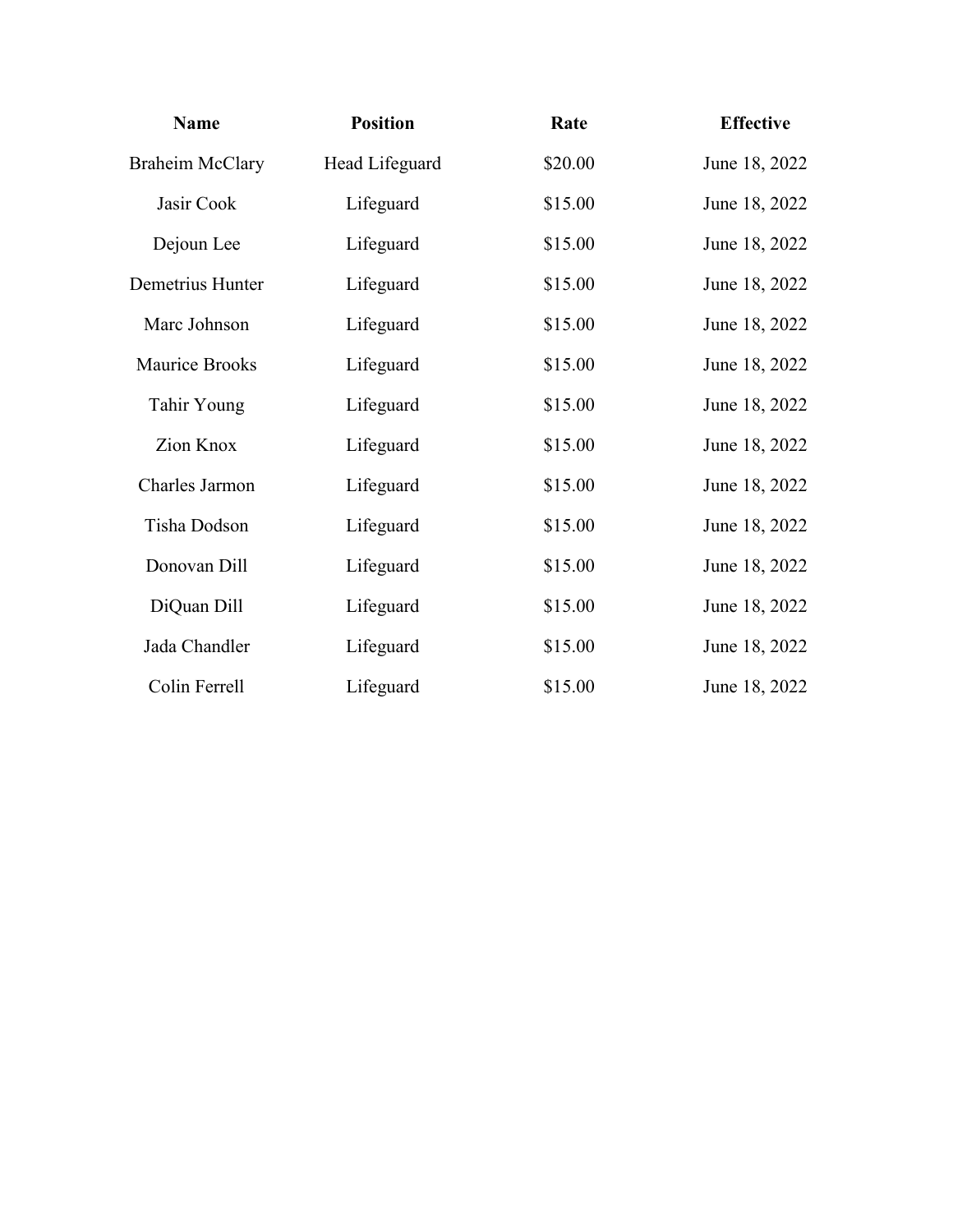#### **NO. 107 - 2022**

#### **THE COUNCIL OF THE CITY OF CHESTER DOES RESOLVE:**

That it does hereby authorize the proper City official to prepare the advertisement of notice accepting applications for positions with the City of Chester's 2022 Summer Food Service Program.

**FURTHER,** it does hereby authorize the City Clerk and other City official to advertise said notice in the Help Wanted section of the Delaware County Daily Times and to post said notice on the City of Chester website.

**WE HEREBY CERTIFY** that this Resolution passed Council this Eighth day of June, A.D. 2022.

> \_\_\_\_\_\_\_\_\_\_\_\_\_\_\_\_\_\_\_\_\_\_\_\_ MAYOR

Attest:\_\_\_\_\_\_\_\_\_\_\_\_\_\_\_\_\_\_\_\_\_\_\_\_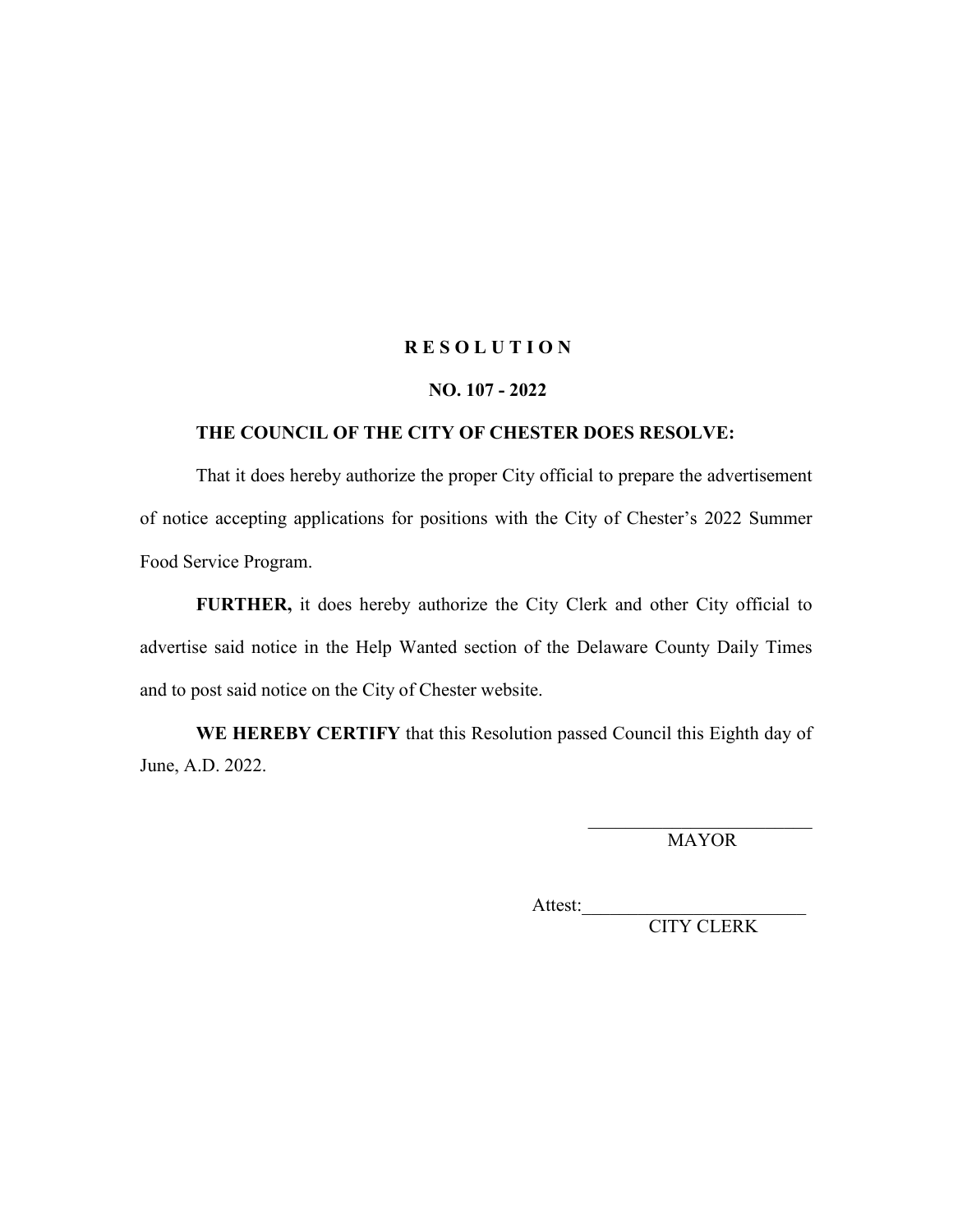#### **NO. 108 - 2022**

**WHEREAS,** Jorge Garcia wishes to purchase and redevelop certain real property owned by the Redevelopment Authority of the City of Chester at 2714 Swarts Street in the City of Chester, Delaware County, Pennsylvania. The Buyer intends to consolidate the property with his adjacent residential unit at 2712 Swarts Street and fence and landscape the property for personal use; and

**WHEREAS,** the Board of the Redevelopment Authority of the City of Chester approved the Redevelopment Authority entering into a Redevelopment Agreement conditioned upon approval of the Agreement by the City Council of the City of Chester; and

**WHEREAS,** the subject property is located in a redevelopment area in the City of Chester and as such, the sale, lease or transfer of such property is subject to approval by Chester City Council under the Urban Redevelopment Law, at 35 P.S. Section 1709(k).

# **NOW, THEREFORE, THE COUNCIL OF THE CITY OF CHESTER DOES RESOLVE:**

That it does hereby authorize the Redevelopment Authority of the City of Chester to enter into a Redevelopment Agreement with Jorge Garcia, for the sole purpose of consolidating 2714 Swarts Street with his residential property at 2712 Swarts Street, to fence and landscape the property for personal use.

**WE HEREBY CERTIFY** that this Resolution passed Council this Eighth day of June, A.D. 2022.

MAYOR

Attest: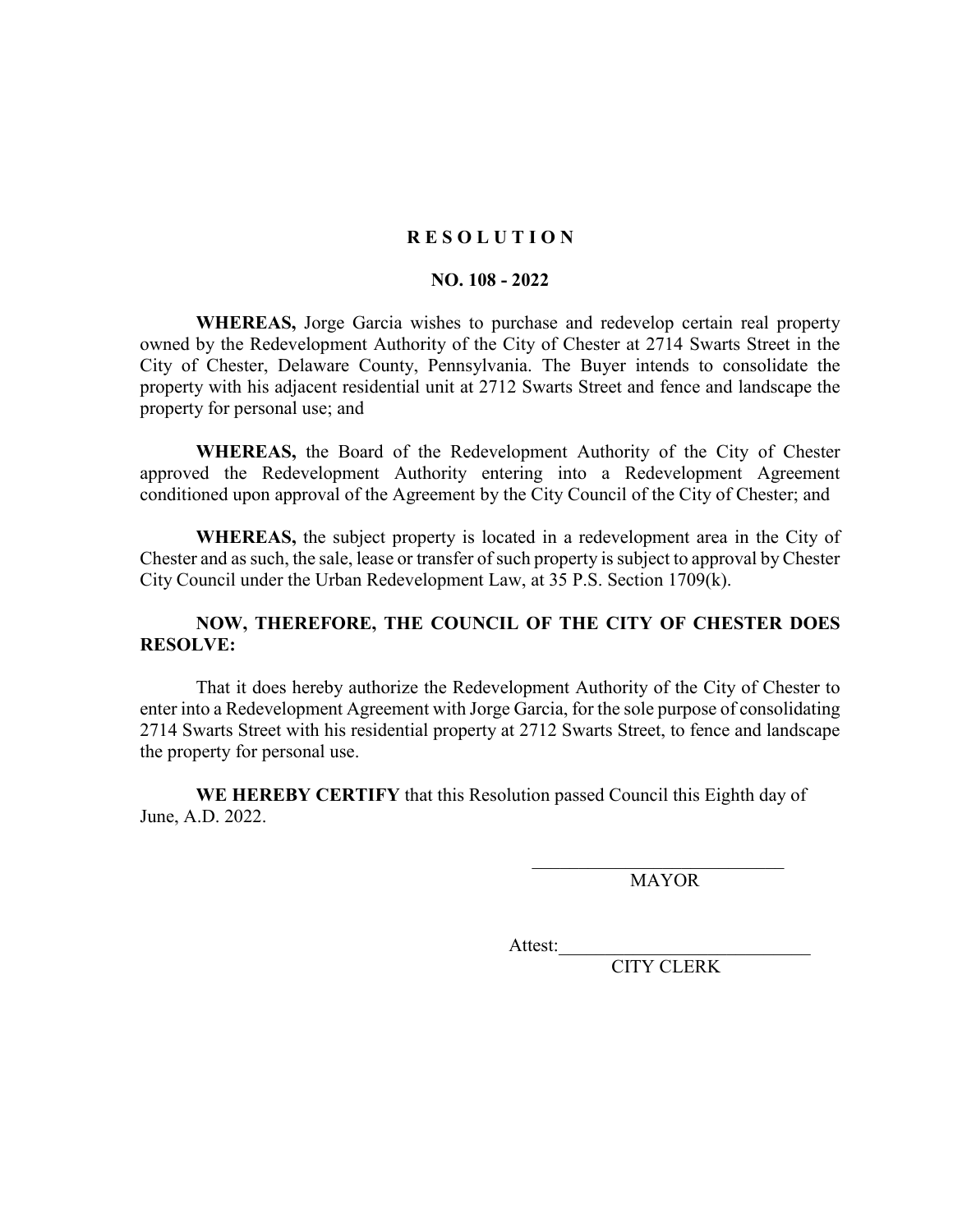#### **NO. 109 - 2022**

**WHEREAS,** the City of Chester received Three Hundred Dollars (\$ 300.00) as a deposit for an event scheduled for July 16, 2022, from Asia Cobb, for the rental of the Community

Room; and

**WHEREAS,** the event has been cancelled.

# **NOW, THEREFORE, THE COUNCIL OF THE CITY OF CHESTER DOES RESOLVE:**

That it does hereby authorize the Department of Accounts and Finance to refund the sum of Three Hundred Dollars (\$ 300.00) to Asia Cobb for the cancellation of an event scheduled in the Community Room.

**WE HEREBY CERTIFY** that this Resolution passed Council this Eighth day of June, A.D. 2022.

> \_\_\_\_\_\_\_\_\_\_\_\_\_\_\_\_\_\_\_\_\_\_\_\_\_ MAYOR

Attest: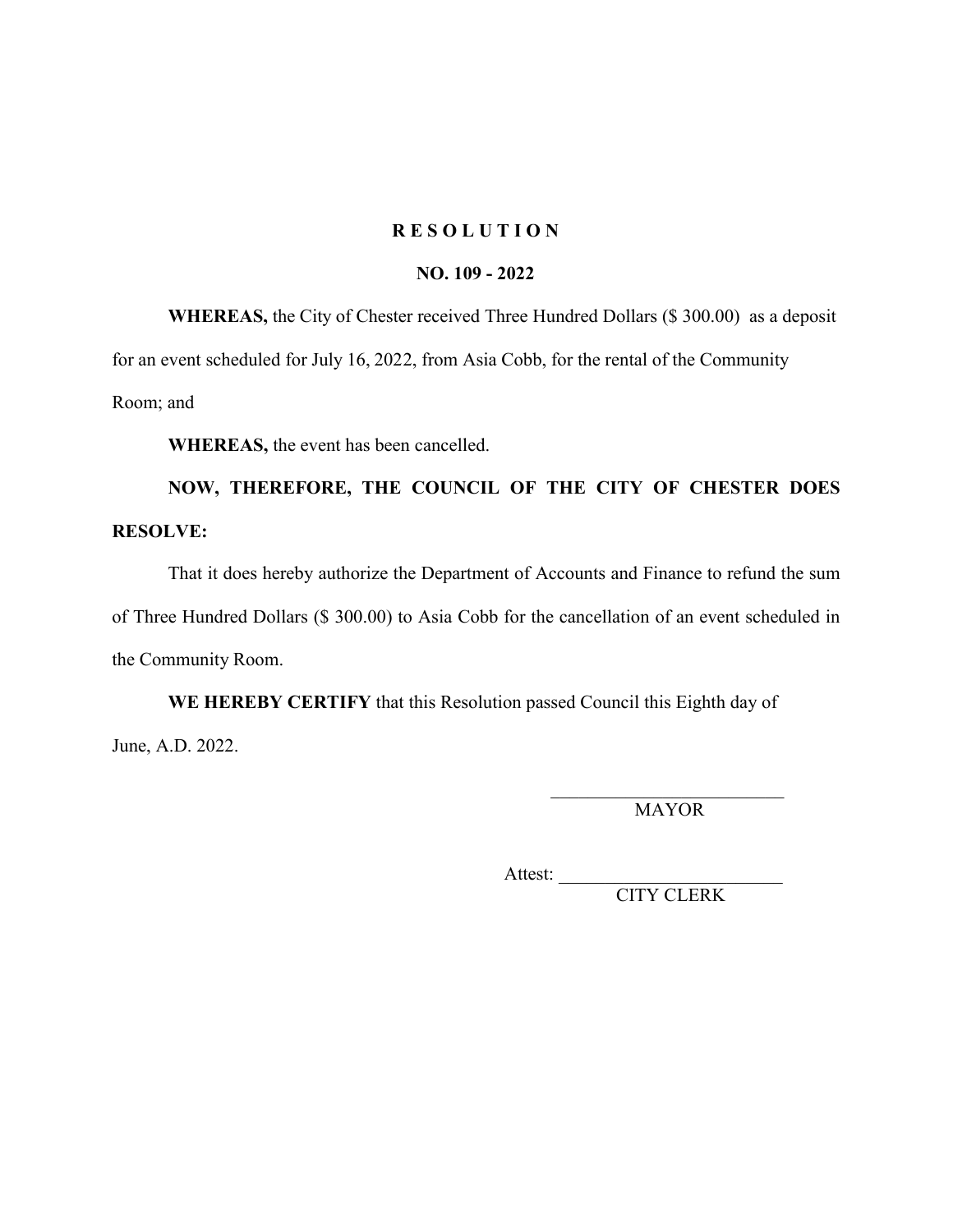#### **NO. 110 - 2022**

#### **THE COUNCIL OF THE CITY OF CHESTER DOES RESOLVE:**

That it does approve and order payment of a series of bills and refunds as prepared by the Department of Accounts and Finance and as shown on Expenditure Approval List dated June \_\_\_\_\_, 2022 attached hereto and made a part hereof, subject to approval from the Department of Accounts and Finance.

**WE HEREBY CERTIFY** that this Resolution passed Council this Eighth day of June, A.D. 2022.

MAYOR

Attest:\_\_\_\_\_\_\_\_\_\_\_\_\_\_\_\_\_\_\_\_\_\_\_\_\_\_\_\_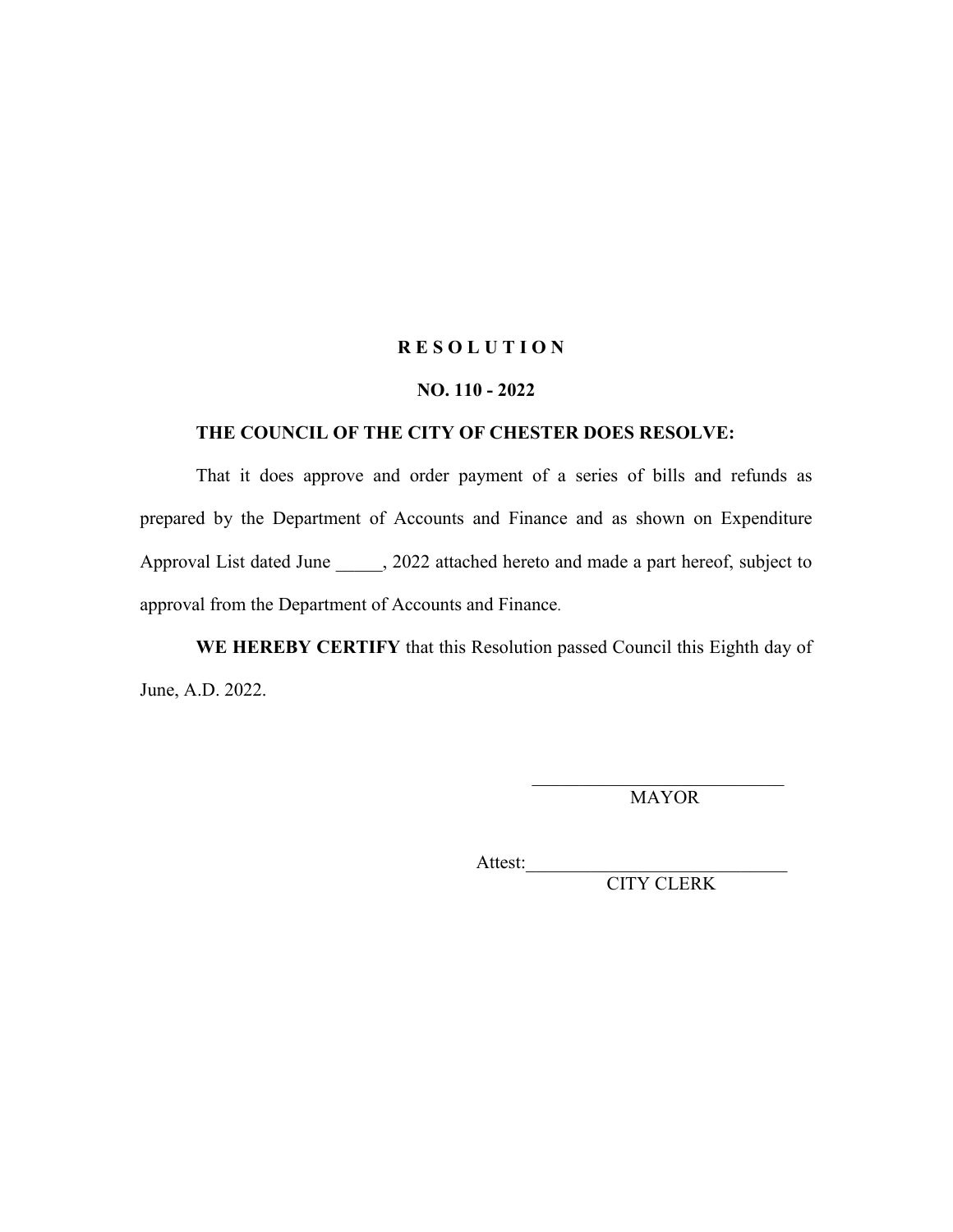**BILL NO. 4** 

 **1st READING 6/8/2022** 

 **PASSED** 

## **NO. , 2022**

#### **A N O R D I N A N C E**

**AN ORDINANCE OF THE CITY OF CHESTER, DELAWARE COUNTY, PENNSYLVANIA, OF THE CODIFIED ORDINANCES OF THE CITY OF CHESTER, PENNSYLVANIA, 1978, AS SUPPLEMENTED AND AMENDED, ADOPTING THE 2018 EDITION OF THE INTERNATIONAL PROPERTY MAINTENANCE CODE, REGULATING AND GOVERNING THE CONDITIONS AND MAINTENANCE OF ALL PROPERTY, BUILDINGS AND STRUCTURES; BY PROVIDING THE STANDARDS FOR SUPPLIED UTILITIES AND FACILITIES AND OTHER PHYSICAL THINGS AND CONDITIONS ESSENTIAL TO ENSURE THAT STRUCTURES ARE SAFE, SANITARY AND FIT FOR OCCUPATION AND USE; AND THE CONDEMNATION OF BUILDINGS AND STRUCTURES UNFIT FOR HUMAN OCCUPANCY AND USE, AND THE DEMOLITION OF SUCH EXISTING STRUCTURES IN THE CITY OF CHESTER; PROVIDING FOR THE ISSUANCE OF PERMITS AND COLLECTION OF FEES THEREFORE; AND THE IMPOSITION OF FINES FOR VIOLATIONS THEREOF; AND REPEALING ALL OTHER ORDINANCES AND PARTS OF ORDINANCES IN CONFLICT THEREWITH.**

# **THE COUNCIL OF THE CITY OF CHESTER DOES ORDAIN:**

**SECTION 1.** That a certain document, three (3) copies of which are on file in the office of the City Clerk of City of Chester, being marked and designated as the International Property Maintenance Code, 2018 edition, as published by the International Code Council, be and is hereby adopted as the property Maintenance Code of the City of Chester, being Article 1713 of Part Seventeen – Building and Housing, of the Codified Ordinances of the City of Chester, in the State of Pennsylvania for regulating and governing the conditions and maintenance of all property, buildings and structures; by providing the standards for supplied utilities and facilities and other physical things and conditions essential to ensure that structures are safe, sanitary and fit for occupation and use; and the condemnation of buildings and structures unfit for human occupancy and use, and the demolition of such existing structures as herein provided; providing for the issuance of permits and collection of fees therefor; and each and all of the regulations, provisions, penalties, conditions and terms of said Property Maintenance Code on file in the office of the City Clerk are hereby referred to, adopted, and made a part hereof, as if fully set out in this ordinance, with the additions, insertions, deletions and changes, if any, prescribed in Section 2 of this ordinance.

**SECTION 2.** The following sections are hereby revised: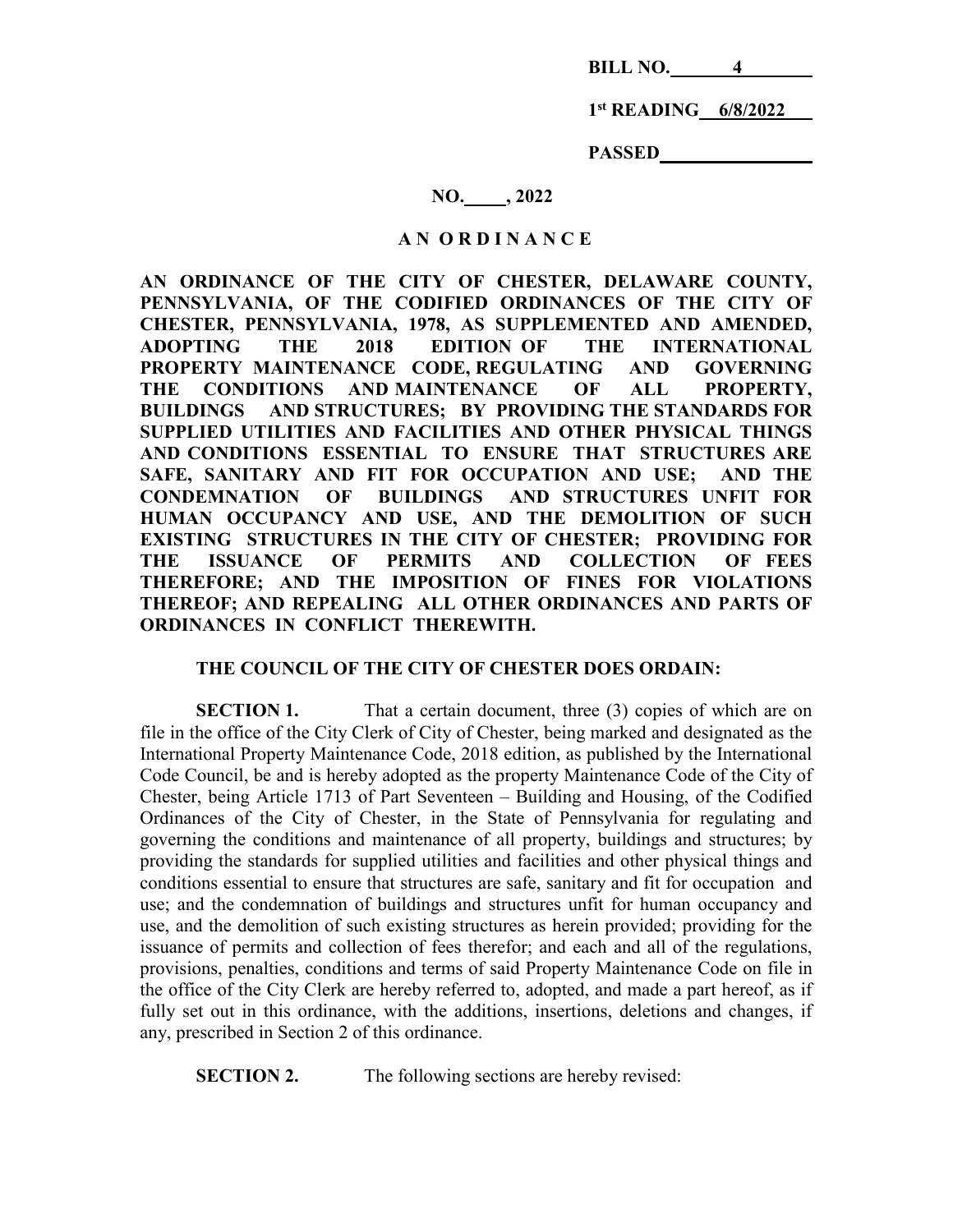**Section 101.1. Title.** These regulations shall be known as the "Property Maintenance Code of the City of Chester," hereinafter referred to as "this Code."

**Section 103.5. Fees.** The fees for activities and services performed by the department in carrying out its responsibilities under this code shall be as indicated in a fee resolution adopted by the City Council from time to time.

**Section 112.4. Failure to Comply.** Any person who shall continue any work after having been served with a stop work order, except such work as that person is directed to perform to remove a violation or unsafe condition, shall be liable for a fine of not less than five hundred dollars (\$500.00) or more than one thousand dollars (\$1,000.00).

**Section 302.4. Weeds.** All premises and exterior property shall be maintained free from weeds or plant growth in excess of six (6) inches. All noxious weeds shall be prohibited. Weeds shall be defined as all grasses, annual plants and vegetation, other than trees or shrubs; provided, however, this term shall not include cultivated flowers and gardens.

**Section 304.14 Insect screens**. During the period from April 1 to October 1, every door, window and other outside opening required for ventilation of habitable rooms, food preparation areas, food service areas or any areas where products to be included or utilized in food for human consumption are processed, manufactured, packaged or stored shall be supplied with approved tightly fitting screens of minimum 16 mesh per inch (16 mesh per 25 mm), and every screen door used for insect control shall have a self-closing device in good working condition.

**Exemption:** Screens shall not be required where other approved means, such as air curtains or insect-repellent fans, are employed.

**Section 602.3. Heat supply.** Every owner and operator of any building who rents, leases, or lets one or more dwelling units or sleeping units on terms, either expressed or implied, to furnish heat to the occupants thereof shall supply heat during the period from October 1 to April 1 to maintain a minimum temperature of 68°F (20°) in all habitable rooms, bathrooms and toilet rooms.

# **Exceptions:**

1. When the outdoor temperature is below the winter outdoor design temperature for the locality, maintenance of the minimum room temperature shall not be required provided that the heating system is operating at its full design capacity. The winter outdoor temperature for the locality shall be as indicated in Appendix D of the International Plumbing Code.

2. In areas where the average monthly temperature is above  $30^{\circ}$  (-1 $^{\circ}$ C), a minimum temperature of 65°F (18°C) shall be maintained.